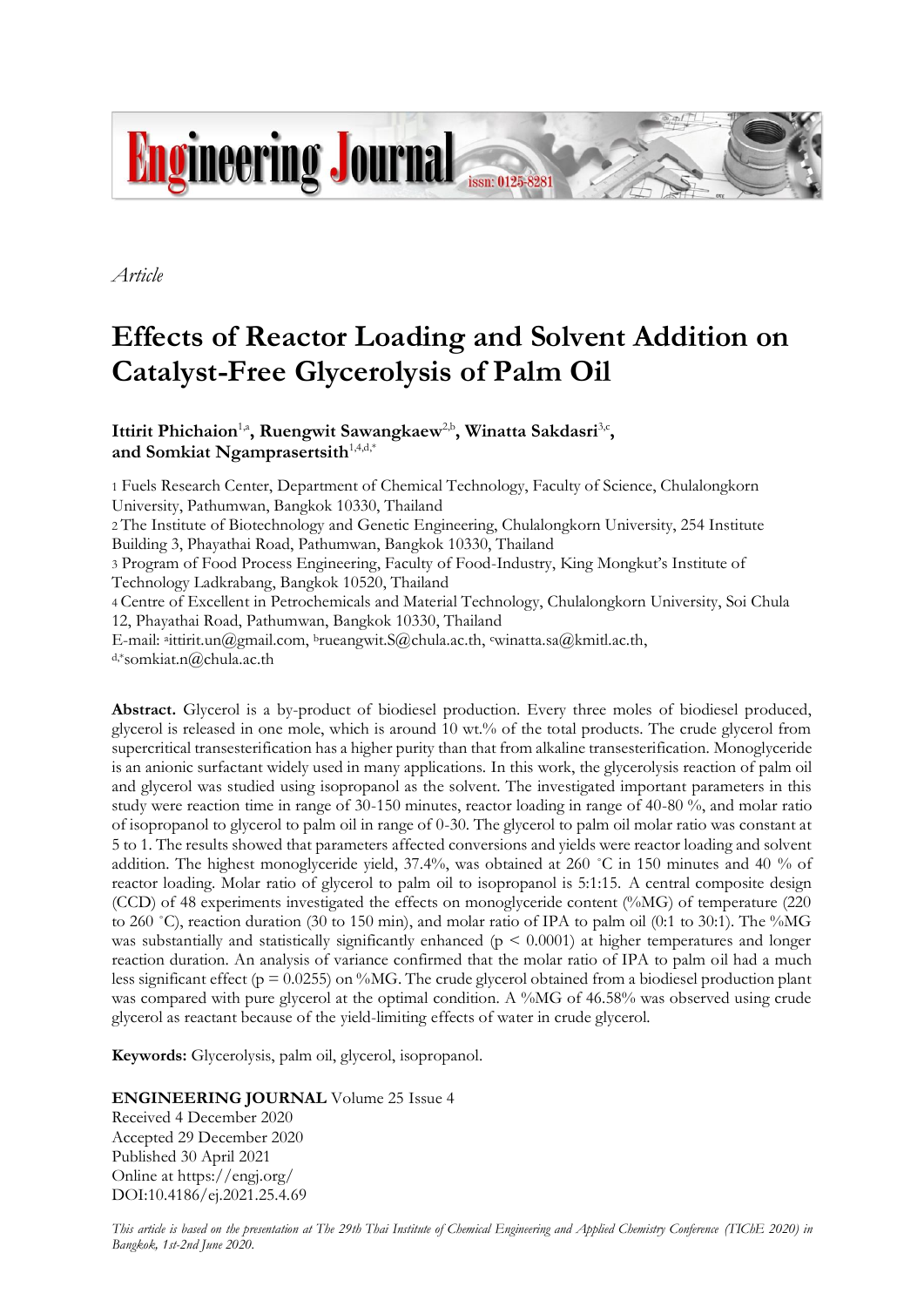## **1. Introduction**

The fast growth in biodiesel production lead to excess of glycerol the main by product in this process. The transesterification process release biodiesel and glycerol at a molar ratio of 3:1. Between 2008 and 2012, glycerol production around the world increased by 9.3% per year, and the growth will estimate to be 3.5% per year in 2025. Glycerol is generated  $\sim 10\%$  by weight of biodiesel. Because rapidly grows of biodiesel production worldwide, the amount of glycerol in the world market is oversupplying nowadays.

The humectant properties of glycerol have long been and utilized in sweets, cakes, meats, and cheeses. In addition, glycerol has been used as solvent, sweetener and preservative in beverages and foods. Also, using glycerol to give the flavor and color in foods and soft drinks [1, 2]. However, the degree of purity is the restricted usability of glycerol.



Fig 1. Glycerolysis reaction between triglyceride and glycerol.

Conversion of glycerol to monoglyceride is an option to utilize glycerol as bio-based feedstock to solve the oversupply problem. Monoglyceride has many applications in cosmetics, pharmaceuticals, and food industries as surfactants. The glycerolysis of triglyceride (TG) with glycerol is the process that produced monoglycerides

(MG) and their derivatives as illustrated in Fig. 1. Monoglyceride is a raw material in various applications because of their emulsifying properties [3]. The optimal condition for monoglyceride production as found in the literatures is illustrated in Table 1.

The feedstocks for monoglyceride production are triglyceride, fatty acids, and fatty acid methyl esters. Using methyl ester as feedstock generates methanol as byproduct that is not suitable for food and cosmetic application. The basic catalysts, KOH, and  $Ca(OH)_2$ , are conventionally used in this process. Enzymatic and ionic liquid were reported as alternative catalysts that provide the high %MG. The production of monoglyceride conducts with solvent or without solvent systems. Recently, the non-catalytic processes, using acetone and isopropanol (IPA) as solvents, were reported with the competitive %MG.

The typically glycerolysis process is carries out at high temperature (220-260 ºC), with an alkali catalyst, pressurized under nitrogen atmosphere. The major drawback of using alkali catalyst in glycerolysis reduction is the presence of free fatty acids (FFA), which would result in the formation of metallic soap, leading to flavor and odor troubles when blend in food products [4].

To avoid such problems, isopropanol under subcritical condition was employed as solvent for the glycerolysis of palm oil without the use of conventional catalyst. According to Liu et. al, the authors demonstrated that isopropanol was the most effective solvent in glycerolysis reaction when compared to methanol and ethanol [4]. Even though three lower alcohols could reduce viscosities of reactant components, isopropanol provided the highest yield of monoglyceride. Apart from the highest yield obtained, isopropanol does not occur the side reaction while the others (methanol and ethanol) generate fatty acid ester, which is an unwanted by-product. Therefore, the objective of this study is to investigate the monoglyceride production from palm oil and glycerol in non-catalytic and solvent-free system, comparing to the IPA adding system. The glycerol conversion was measured for screening the suitable reactor loading and volume of solvent at constant temperature (260 ºC) in 30- 90 minutes.

# **2. Materials and methods**

# **2.1. Materials**

The n-heptane and IPA were purchased from Fischer Chemical. High-purity (99%) reagents, including tripalmitin, dipalmitin, monopalmitin, triolein, diolein, monoolein, palmitic acid, and oleic acid were supplied by Sigma-Aldirch. The refined palm oil was purchased from Morakot Industries Public Co., Ltd. The average molecular weight of palm oil was 840 as describe in our previous work [12]. The crude glycerol sample and its certificate of analysis were donated from Bangchak Biofuel Co., Ltd.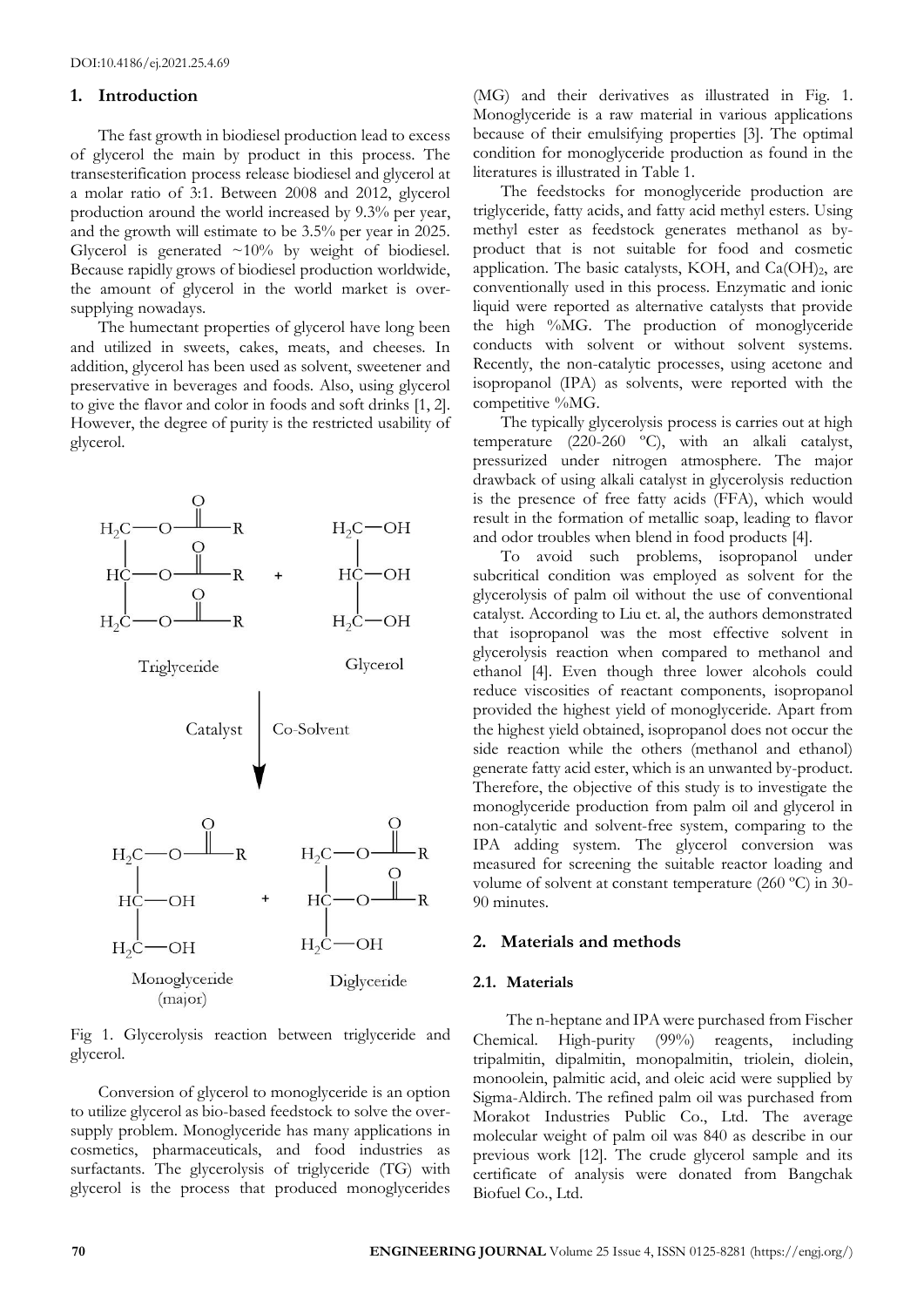|                             | Optimal condition          |               |               |                |                 |           |
|-----------------------------|----------------------------|---------------|---------------|----------------|-----------------|-----------|
| Feedstock                   | Catalyst                   | Solvent       | Temperature   | Time           | Molar ratio     | $\%MG$    |
|                             |                            |               | $(^{\circ}C)$ | (hr.)          | (Feed:glycerol) |           |
| Olive oil [5]               | Immobilized                | Isopropanol/  | 40            | $\overline{4}$ | 1:2             | 55.8      |
|                             | Lipase (Candida<br>rugose) | tert-butanol  |               |                |                 |           |
| Palmitic acid [6]           | Novozyme 435               | $Act-ECO2 b$  | 50            | 5              | 1:3             | 58.68     |
| Soybean oil [7]             | [Bmim]Im <sup>a</sup>      |               | 200           | 3              | 1:6             | 69        |
| Palm oil [8]                | CuO-nano                   |               | 240           | 1              | 2:1             | 25        |
| Palm oil [8]                | $CuO$ -nano/               |               | 240           | 0.5            | 2:1             | ~1        |
|                             | NaOH $0.3$ wt%             |               |               |                |                 |           |
| Methyl oleate [9]           | MgO                        |               | 250           | 2              | 1:4.5           | 77        |
| Triglyceride <sup>[3]</sup> | KOH, Ca(OH) <sub>2</sub>   | N/R           | 255           | N/R            | N/R             | 50        |
| Canola oil [10]             |                            | $CO2/N2/H2O$  | 250           | $9 - 10$       | 1:34            | $66 - 71$ |
|                             |                            | $4-8\%$ (w/w) |               |                |                 |           |
| Corn oil [11]               | $0.1$ wt% CaO-             |               | 200           | $\mathbf{1}$   | 1:3             | 90        |
|                             | CeO <sub>2</sub>           |               |               |                |                 |           |
| Sunflower oil [4]           |                            | Acetone       | 250           | 2              | 1:5             | 52        |
| Triolein [3]                |                            | Isopropanol   | 260           | 2.5            | 1:5             | 67.80     |
| Triolein [3]                |                            |               | 260           | 1.5            | 1:5             | 44.45     |
| Palm oil [4]                |                            |               | 240           | $\mathbf{1}$   | 2:1             | 5         |

Table 1 Optimal condition for monoglyceride production as reported in the literatures.

N/R is not reported.

a [Bmim]Im is 1-Butyl-3-Methylimidazolium imidazolide.

<sup>b</sup> Act-ECO2 is acetone expanded carbon dioxide.

## **2.2. Glycerolysis of Triglyceride (Palm Oil)**

Predetermined amounts of palm oil, glycerol and isopropanol were added into a batch reactor (4.2 mL) and placed in a high-temperature fluidized sand bath as show in Fig. 1. The temperature in the reactor was controlled to constant temperature at 260 ºC with heating time of 30- 150 min. The reaction was carried out with constant shaking (60 times per min) by a mechanical arm during the experiment progress. After the reaction complete, the reactor was rapidly cooled in water bath and the product in the reactor was collected at room temperature. In case of IPA added, the IPA was evaporated in a water bath at 85 ºC for 8 hours before analysis.



Fig. 2. The fluidized sand bath and the tube batch reactor.

#### **2.3. GC Analysis**

Amounts of monoglyceride, diglyceride, and triglyceride were standardized by the external standard method. The samples diluted in ethanol were analyzed by gas chromatography (7890A, Agilent). The GC was equipped with capillary column MXT-WAX (30 m, 250 μm ID, 0.1 μm, Agilent Technologies, Inc.). The column initial temperature is 50 ºC, and the final constant temperature is 370 ºC. Both injector and flame ionization detector (FID) were set at 380 ºC. Glycerol conversion was calculated using Eq. (1).

$$
Conversion\left(\frac{\text{0}}{\text{o}}\right) = \left(1 - \frac{Glycerol_{final}}{Glycerol_{initial}}\right) \times 100\,\,\frac{\text{o}}{\text{o}}\tag{1}
$$

#### **2.4. GC-MS Analysis**

The sample was qualitatively analyzed by GC-MS (Shimudzu, model QP2010) to identify the fatty acid esters. The analytical conditions were reported in detail elsewhere [13]. In brief, the capillary column, J&W Scientific, model DB-5ms (30 m  $\times$  0.25  $\mu$ m  $\times$  0.25 mm) was employed. The column oven was held at 50  $^{\circ}$ C for 5 min, and then increased to 200  $^{\circ}$ C at 15  $^{\circ}$ C/min. The molecular weight scan range was 50-850 m/z. Injection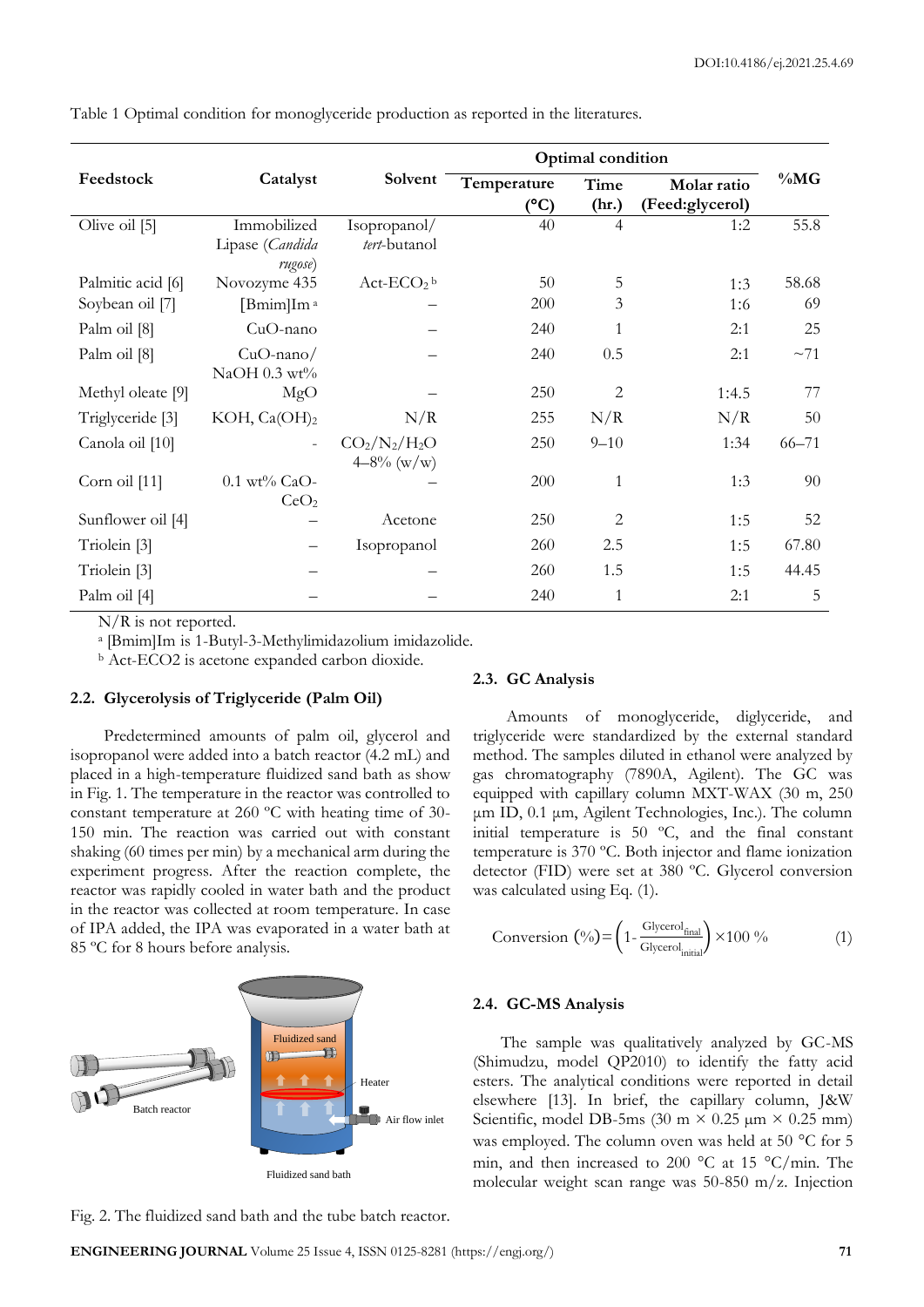port and interface temperature were set at 200  $^{\circ}$ C and 230 °C, respectively.

Table 3. Experimental data for the central composite design (CCD) and results.

## **2.5. Experimental Design**

To estimate the effects of temperature, reaction time, and molar ratio of reactants, triplicate central composite design (CCD), with an overall experiment of 48 runs, was employed to investigate the effects of the parameters shown in Table 2. The parameters and levels were selected to lie within ranges similar to those reported in studies of non-catalytic systems [4, 5]. To minimize uncontrolled factors, all experiments were conducted in random order, as shown in Table 3.

Table 2. The selected parameters and levels for the CCD.

| Factors |                            |     | Levels              |    |            |
|---------|----------------------------|-----|---------------------|----|------------|
|         | Parameter Unit             |     |                     |    |            |
|         | Temperature                |     | $\degree$ C 220 240 |    | <b>260</b> |
| В       | Reaction time              | mnn | 30                  | 90 | 150        |
|         | Isopropanol<br>molar ratio |     |                     | 15 |            |

The CCD experimental data were used to develop a polynomial equation that correlates %monoglyceride content (%MG), %diglyceride content (%DG), %fatty acid content (%FA), and %triglyceride content (%TG) as the responses. Equation (2) shows the general form of the second-order polynomial equation [18]:

$$
y=\beta_0+\sum\limits_{(j=1)}^k\beta_jX_j+\sum\limits_{(i
$$

where y is the value of the response, and *Xj* and *XiXj* are the main effects and interaction effects, respectively. *β<sup>0</sup>* is the overall mean.  $\beta_j$ ,  $\beta_{jj}$ , and  $\beta_{ij}$  are the coefficients of linear, quadratic, and interaction effects, respectively.  $\varepsilon$  is random error.

# **3. Results and Discussion**

## **3.1. Effects of Reaction Time**

A monoglyceride yield (MG Yield) of 0.1% was observed at reaction time of 30 minutes as can be seen in Fig. 3.

The glycerolysis reaction at reaction time of 90 and 150 min produced the higher MG yield. Notes that a reaction time of 30 minutes is too short for the glycerolysis of palm oil. Similar to those reported in literatures [4, 5, 14], for catalyst-free glycerolysis of oils were similarly process, which required reaction time up to 45 minutes. It was reported that the glycerolysis of triolein in noncatalytic solvent-free system has monoglyceride content of 44.45  $\pm$  0.35 % [3].

|                   |                        | Reaction | Molar            |       |       |
|-------------------|------------------------|----------|------------------|-------|-------|
| Run<br>order      | Temp.<br>$(^{\circ}C)$ | time     | ratio            | %MG   | %TG   |
|                   |                        | (min)    | (X:5:1)          |       |       |
| 9                 | 220                    | 30       | $\boldsymbol{0}$ | 0.02  | 94.11 |
| $\mathbf{1}$      | 220                    | 30       | $\overline{0}$   | 0.05  | 95.83 |
| 34                | 220                    | 30       | $\theta$         | 0.01  | 95.80 |
| 37                | 260                    | 30       | $\boldsymbol{0}$ | 0.04  | 95.02 |
| 48                | 260                    | 30       | $\theta$         | 0.00  | 98.20 |
| 29                | 260                    | 30       | $\overline{0}$   | 0.01  | 94.11 |
| 21                | 220                    | 150      | $\theta$         | 0.42  | 94.72 |
| $\mathbf{2}$      | 220                    | 150      | $\theta$         | 0.13  | 98.08 |
| 47                | 220                    | 150      | $\theta$         | 0.19  | 95.94 |
| 16 <sup>a</sup>   | 260                    | 150      | $\theta$         | 54.72 | 23.97 |
| 30a               | 260                    | 150      | $\theta$         | 51.12 | 24.09 |
| $22^{\mathrm{a}}$ | 260                    | 150      | $\theta$         | 54.31 | 22.60 |
| 14                | 220                    | 30       | 30               | 0.00  | 93.01 |
| 26                | 220                    | 30       | 30               | 0.00  | 94.21 |
| 17                | 220                    | 30       | 30               | 0.00  | 96.15 |
| 6                 | 260                    | 30       | 30               | 0.16  | 76.40 |
| 7                 | 260                    | 30       | 30               | 0.11  | 83.51 |
| 39                | 260                    | 30       | 30               | 0.31  | 76.15 |
| 35                | 220                    | 150      | 30               | 0.02  | 93.96 |
| 42                | 220                    | 150      | 30               | 0.92  | 82.85 |
| 38                | 220                    | 150      | 30               | 0.04  | 77.89 |
| 33                | 260                    | 150      | 30               | 37.30 | 13.82 |
| 25                | 260                    | 150      | 30               | 37.37 | 24.05 |
| 12                | 260                    | 150      | 30               | 37.77 | 14.06 |
| 24                | 220                    | 90       | 15               | 0.02  | 93.32 |
| 46                | 220                    | 90       | 15               | 0.07  | 86.96 |
| 11                | 220                    | 90       | 15               | 0.69  | 84.83 |
| 23                | 260                    | 90       | 15               | 11.77 | 62.34 |
| 15                | 260                    | 90       | 15               | 13.65 | 59.85 |
| 45                | 260                    | 90       | 15               | 14.53 | 56.58 |
| 4                 | 240                    | 30       | 15               | 0.00  | 91.94 |
| 18                | 240                    | 30       | 15               | 0.00  | 92.55 |
| 10                | 240                    | 30       | 15               | 0.00  | 97.41 |
| 5                 | 240                    | 150      | 15               | 30.85 | 37.41 |
| 20                | 240                    | 150      | 15               | 31.82 | 53.73 |
| 19                | 240                    | 150      | 15               | 28.65 | 56.85 |
| 40                | 240                    | 90       | $\boldsymbol{0}$ | 1.11  | 94.42 |
| 8                 | 240                    | 90       | $\overline{0}$   | 0.72  | 91.54 |
| 36                | 240                    | 90       | $\boldsymbol{0}$ | 1.30  | 88.67 |
| 13                | 240                    | 90       | 30               | 4.19  | 81.40 |
| 44                | 240                    | 90       | 30               | 3.17  | 88.61 |
| 27                | 240                    | 90       | 30               | 3.55  | 76.38 |
| 43                | 240                    | 90       | 15               | 4.95  | 68.81 |
| 32                | 240                    | 90       | 15               | 5.54  | 69.80 |
| 28                | 240                    | 90       | 15               | 7.08  | 74.41 |
| 31                | 240                    | 90       | 15               | 6.55  | 57.42 |
| 41                | 240                    | 90       | 15               | 3.24  | 69.99 |
| 3                 | 240                    | 90       | 15               | 6.60  | 78.66 |

<sup>a</sup> Maximum monoglyceride content (%MG)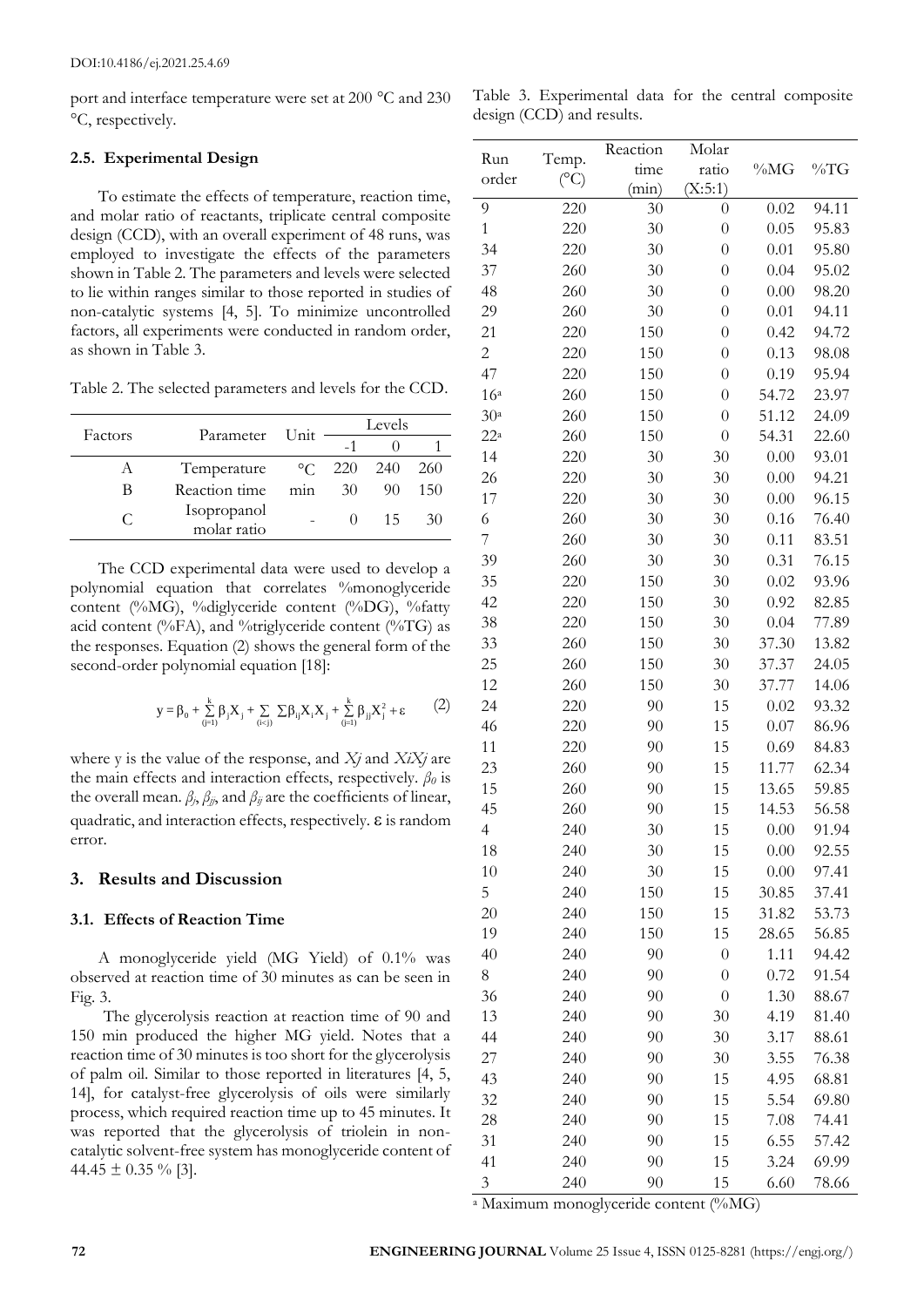

Fig. 3. Effect of reaction time on glycerolysis of palm oil at 260 ºC at 60 % reactor loading, molar ratio of oil to glycerol to isopropanol (1:5:15).

To enhance the triglyceride conversion, increasing of temperature was generally employed in the non-catalytic process. However, the excess temperature could promote thermal degradation of triglyceride and glycerol. It was reported that thermal degradation of triglyceride takes place at 280 ºC. The products of the degradation reaction are small molecules of fatty acids [15]. Those products could contaminate in the glycerolysis reaction because the fatty acids are the intermediate of this reaction [3]. For glycerol, the degradation temperature is approximately 250 – 300 ºC depending on the reaction time. The products of glycerol degradation are water and acrolein that formed by ionic and radical reactions. When the reaction is prolonged or the temperature is enhanced, the acrolein could decompose to acrylic acid, acrylamide, and polyarolein [16]. Therefore, the maximum reaction temperature in this study is limited at 260 ºC.

### **3.2. Effects of Reactor Loading**

To comparison of the MG yield obtained from 40% to 80% reactor loading, the molar ratio of palm oil to glycerol to isopropanol was fixed at 1:5:15. The results are depicted in Fig 4. The glycerolysis reaction with a low reactor loading (40%) gave a higher glycerol conversion when compared to 60 % and 80 % reactor loading. A 37.4% of MG yield was observed when the reactor loading is 40%; whereas the MG yield decreased to 28.6% when use the 80% of reactor loading in 150 minutes of reaction time.

The drawing of the reactants in a tube batch reactor is shown in Fig. 5. The minimal head free space suggests that a small volume of isopropanol could be vaporized to reside in their space. The added isopropanol is mostly relied on the liquid phase of the mixture reactants during

the reaction. When increasing of reactor loading at a same molar ratio (oil: glycerol: isopropanol  $= 1:5:15$ ), the head free space was decreased; thus, less isopropanol can vaporize into head free space.

Likewise, the effects of dilution of the reactants is due to excess amount of isopropanol in reactor. The isopropanol molecule could obstruct the reaction between triglyceride and glycerol. Furthermore, the isopropanol is reactive at supercritical condition. Consequently, the transesterification of triglyceride and isopropanol could take place [17]. The GC-MS analysis was preformed to proof this hypothesis as shown in Section 3.5.



Fig. 4. Effect of reaction time on glycerolysis of palm oil at 260 ºC, 150 min. Molar ratio of oil to glycerol to isopropanol (1:5:15).



Fig. 5. The Proportion of reactants in a tube batch reactor at ambient conditions.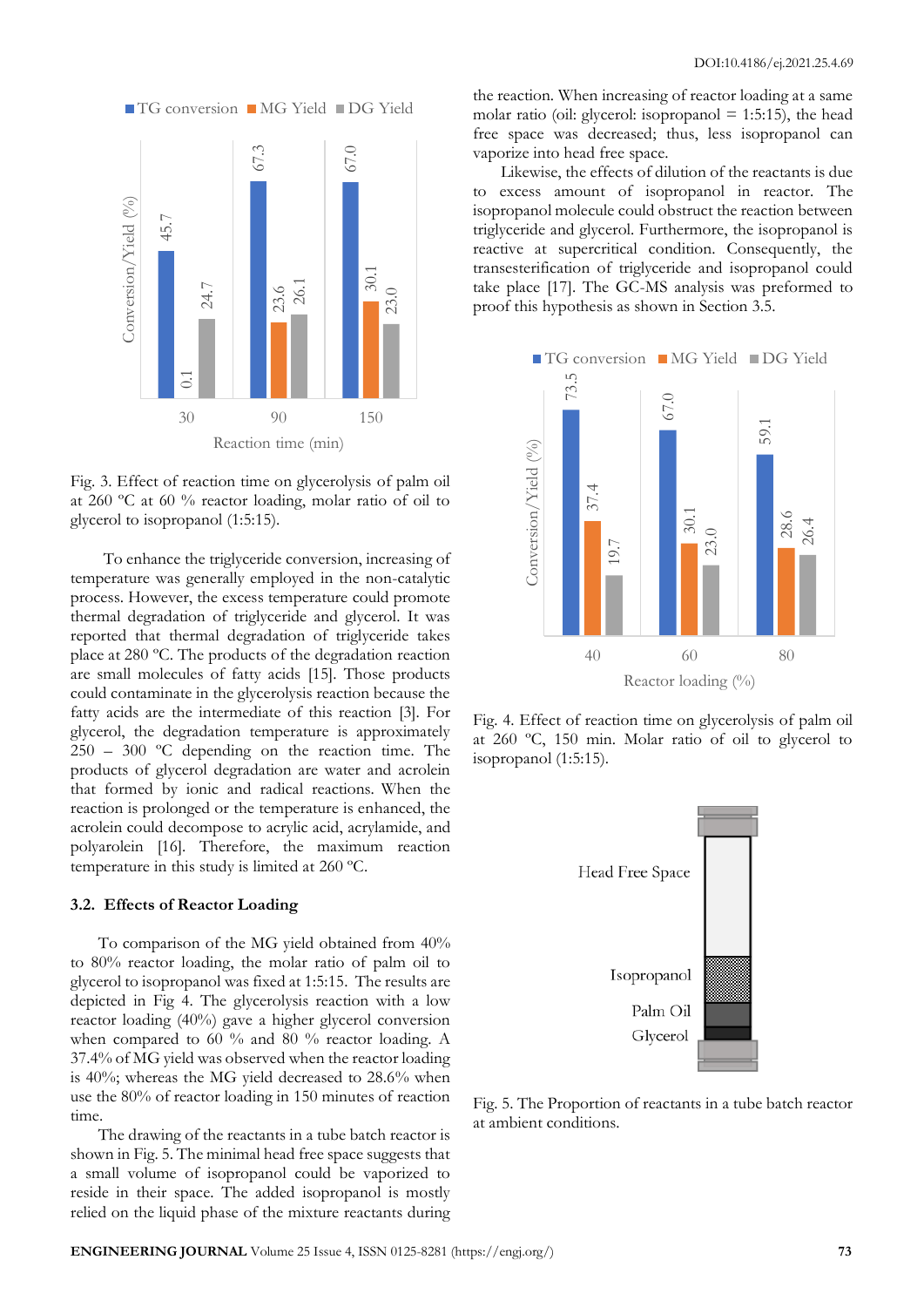### **3.3. Effect of Isopropanol Addition**

In this section, the experiments were studied by reactor loading to 60% using a palm oil to glycerol molar ratio of 1:5 and vary molar ratios of isopropanol from 0- 30 with 150 minutes of reaction time. The results are illustrated in Fig. 6. After reaction complete, the 30.1% of a MG yield was observed at molar ratio of palm oil: glycerol: isopropanol of 1:5:15. The reaction without adding of isopropanol shown the lowest MG yield (0.3%). It can be noted that the addition of isopropanol resulted in significant increase in glycerol conversion. The presence of isopropanol, which exists as vapor within head free space of the reactor enhances the pressure in the reactor and improving the MG yield.

To understand the effect of isopropanol addition on glycerol conversion, the molar ratio of palm oil: glycerol: isopropanol was increased to 1:5:30 with 150 minutes of reaction time. The results are presented in Fig. 6. When amount of isopropanol is increased, the amounts of glycerol and palm oil that could be load to the reactor decreases resulting in the dilution of glycerol and palm oil in the reaction thus decreasing the MG yield (21.1%). Moreover, the transesterification of isopropanol and palm oil could occur as mention in Section 3.2.



Fig. 6. Effect of isopropanol addition on glycerolysis of palm oil at 260 ºC, 150 min and 60% reactor loading. Molar ratio of oil to glycerol to isopropanol (1:5:X).

#### **3.4. Analysis of Variance and Regression Model**

The experimental results (Table 3) were subjected to an analysis of variance (ANOVA). From this analysis, an ANOVA table was obtained for each output as a response variable: monoglyceride (%MG) and triglyceride (%TG) contents. The ANOVAs employing %MG and %TG as

the response variable yielded statistically meaningful regression models, which are shown in Eq. (3) and (4), respectively:

$$
\%MG = 6.21 + 10.32A + 12.13B - 1.27C + 11.22AB - 1.93AC - 1.95BC + 9.04B^2 - 3.84C^2
$$
 (3)

$$
\% TG = 74.18 - 17.78A - 18.03B - 5.14C - 14.81AB - 7.07B^2
$$
  
+ 8.11C<sup>2</sup> (4)

where A represents temperature, B represents reaction duration, and C represents the molar ratio of IPA to palm oil. All parameters are in coded unit.

The coefficients of determination  $(R^2)$  of Eq. (3) and (4) are 0.97 and 0.94, respectively, both quite high. It is clear from the results in Tables 4 and 5 that temperature's effect (A) is slightly weaker than that of reaction duration (B). For both %MG and %TG analyses, the molar ratio of IPA to palm oil shows the weakest effect  $(C)$  of the three effects. In Eq. (3), the negative signs on the coefficients of all three of these effects indicate that %TG is reduced when any of these factors is increased.

The ANOVA tables for %MG and %TG are provided in Tables 4 and 5, respectively. It should be noted that for a statistical significance level of  $p < 0.01$ , the molar ratio of IPA to palm oil shows a significant effect on %TG but an insignificant effect on %MG.

Table 4. Analysis of variance (ANOVA) employing monoglyceride as response.

| Source         | Sum of<br>Squares | df | Mean<br>Square | F<br>Value | p-Value       |
|----------------|-------------------|----|----------------|------------|---------------|
| Model          | 11576.72          | 8  | 1447.09        | 160.86     | $\leq 0.0001$ |
| A              | 3193.43           | 1  | 3193.43        | 354.99     | $\leq 0.0001$ |
| B              | 4412.85           | 1  | 4412.85        | 490.54     | $\leq 0.0001$ |
| C              | 48.57             | 1  | 48.57          | 5.40       | 0.0255        |
| AB             | 3020.72           | 1  | 3020.72        | 335.79     | $\leq 0.0001$ |
| AC.            | 89.17             | 1  | 89.17          | 9.91       | 0.0031        |
| BС             | 91.52             | 1  | 91.52          | 10.17      | 0.0028        |
| B <sup>2</sup> | 718.87            | 1  | 718.87         | 79.91      | $\leq 0.0001$ |
| $\mathbb{C}^2$ | 129.81            | 1  | 129.81         | 14.43      | 0.0005        |
| Residual       | 350.84            | 39 | 9.00           |            |               |
| Lack of        | 326.81            | 6  | 54.47          | 74.79      | $\leq 0.0001$ |
| Fit            |                   |    |                |            |               |
| Pure           | 24.03             | 33 | 0.73           |            |               |
| Error          |                   |    |                |            |               |
| Core           | 11927.57          | 47 |                |            |               |
| Total          |                   |    |                |            |               |

However, for products obtained from the reaction at optimal conditions of 260 C and 150 min, the %MG values achieved in the solvent-free process (runs 16, 30, and 22) are approximately 15% higher than those achieved in the IPA-added process (runs 33, 25, and 12). For comparison, the glycerolysis of triolein in a non-catalytic, solvent-free system has been reported to yield a monoglyceride content of  $44.45 \pm 0.35$  % [3].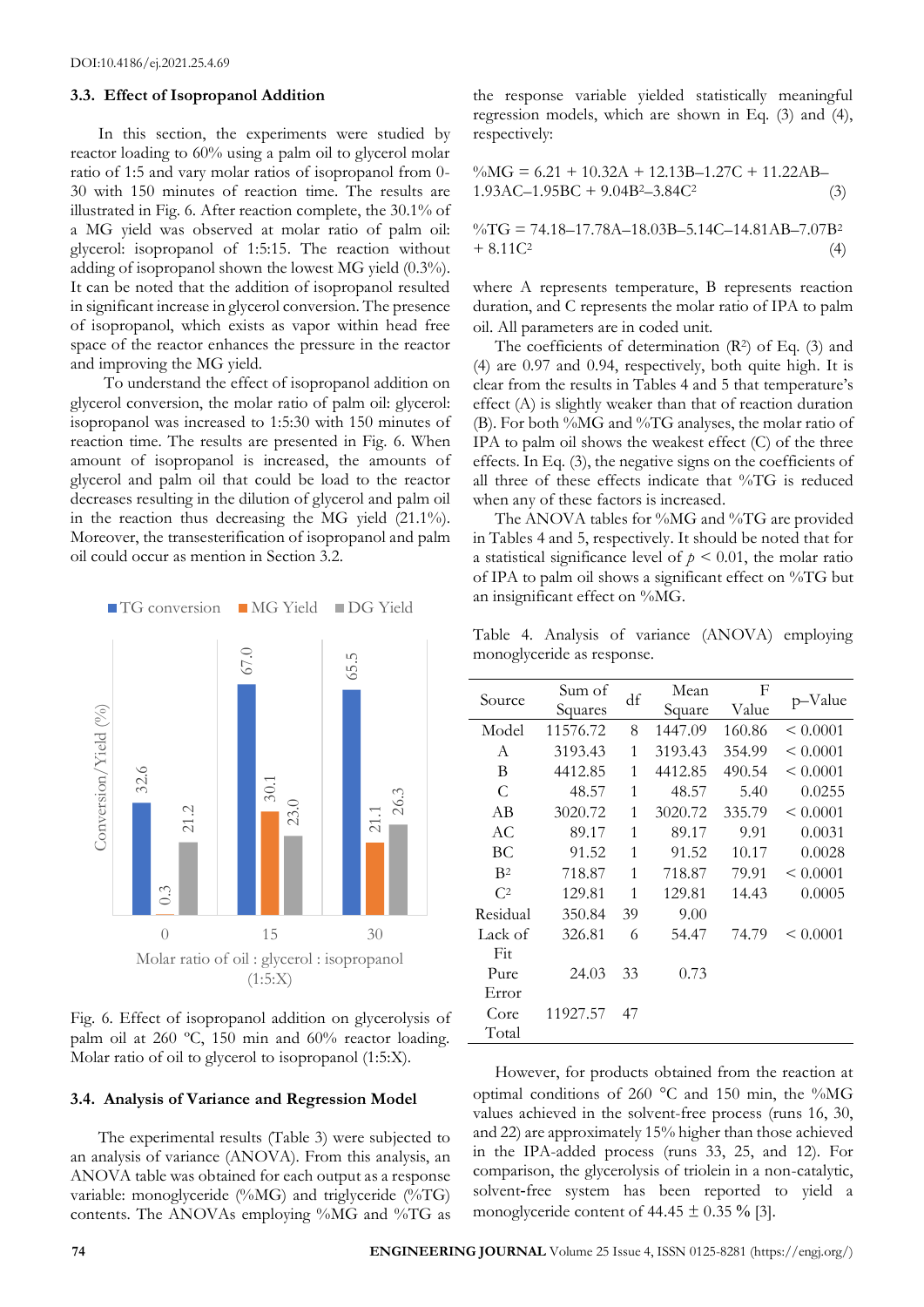The maximum monoglyceride content (%MG) was observed at the highest measured levels of temperature and reaction duration. At these levels, the triglyceride content (%TG) was approximately 20%. Further increase in temperature is not suitable because triglyceride is prone to decompose at 280 ºC. Furthermore, extending the reaction duration to 180 min did not significantly enhance the %MG. Furthermore, at this duration the %TG fell below 20%, indicating triglyceride degradation. Therefore, the maximum reaction temperature and duration were limited at 260 ºC and 150 min, respectively.

Table 5. Analysis of variance (ANOVA) employing triglyceride as response.

| Source         | Sum of   | df | Mean    | F      | p–      |
|----------------|----------|----|---------|--------|---------|
|                | Squares  |    | Square  | Value  | Value   |
| Model          | 25989.81 | 6  | 4331.64 | 100.60 | $\,<\,$ |
|                |          |    |         |        | 0.0001  |
| A              | 9480.31  | 1  | 9480.31 | 220.17 | $\,<\,$ |
|                |          |    |         |        | 0.0001  |
| B              | 9749.18  | 1  | 9749.18 | 226.41 | $\,<\,$ |
|                |          |    |         |        | 0.0001  |
| C              | 792.86   | 1  | 792.86  | 18.41  | 0.0001  |
| AB             | 5266.69  | 1  | 5266.69 | 122.31 | $\,<$   |
|                |          |    |         |        | 0.0001  |
| B <sup>2</sup> | 440.32   | 1  | 440.32  | 10.23  | 0.0027  |
| C <sup>2</sup> | 579.17   | 1  | 579.17  | 13.45  | 0.0007  |
| Residual       | 1765.43  | 41 | 43.06   |        |         |
| Lack of        | 832.42   | 8  | 104.05  | 3.68   | 0.0036  |
| Fit            |          |    |         |        |         |
| Pure           | 933.01   | 33 | 28.27   |        |         |
| Error          |          |    |         |        |         |
| Core           | 27755.25 | 47 |         |        |         |
| Total          |          |    |         |        |         |

#### **3.5. GC-MS analysis**

The addition of isopropanol can reduce the viscosity of reaction mixture for the continuous process, but the exceeding amount of isopropanol reduces the %MG and generates the fatty acid propyl esters as notice by GC-MS analysis as shown in Fig. 7. It is clear that the reaction product obtained at a reaction temperature of 260 ºC, a molar ratio of glycerol to palm oil of 5:1, a molar ratio of isopropanol to palm oil of 30:1 contaminates by isopropyl fatty acid esters.



Fig. 7. Chromatogram of product obtained at a reaction temperature of 260 ºC, a molar ratio of glycerol to palm oil of 5:1, a molar ratio of isopropanol to palm oil of 30:1, and a reaction duration of 150 min.

However, even product obtained using the isopropanol added process is probably suitable for biolubricant applications because it contains the isopropyl fatty acid esters [19]. In the isopropanol added process, palm oil as a feedstock yields a lower %MG than triolein is cited in the literature as yielding. This is probably because of the effects of saturated FAs (palmitic and stearic acids) in palm oil.

## **3.6. Preliminary Study of Monoglyceride Production with Crude Glycerol**

After the optimal condition for monoglyceride production by pure glycerol was obtained, the crude glycerol was employed as raw material. The properties crude glycerol is shown in Table 6.

Table 6. Properties of crude glycerol obtained biodiesel production plant.

| Property                                 | Testing<br>method   | Limit  | Value |  |
|------------------------------------------|---------------------|--------|-------|--|
| Glycerol content                         | BS 5711 part        | 80     | 80.82 |  |
| $\frac{\textdegree}{\textdegree}$ (%wt.) | 3:1979              | Min.   |       |  |
| Water content                            | ISO 2097-           |        | 13.44 |  |
| $\frac{\textdegree}{\textdegree}$ (%wt.) | 1972                |        |       |  |
| Methanol                                 | <b>BS</b> 5711 part | 0.5    |       |  |
| content (%wt.)                           | 11:1979             | Max.   | 0.007 |  |
|                                          | Digital Density     |        | 1.25  |  |
| Density at 30 °C                         | Meter               |        |       |  |
|                                          | <b>BS</b> 5711 part |        |       |  |
| Salt content                             | 12:1979             | 7 Max. | 3.58  |  |
|                                          | ISO 2098-           |        |       |  |
| Ash content                              | 1972                |        | 1.05  |  |
|                                          | ISO 2464-           |        |       |  |
| MONG <sup>a</sup>                        | 1973                |        | 1.10  |  |
|                                          |                     |        |       |  |
| pН                                       |                     |        | 5.78  |  |
|                                          |                     |        |       |  |

<sup>a</sup> Organic matters (non-glycerol)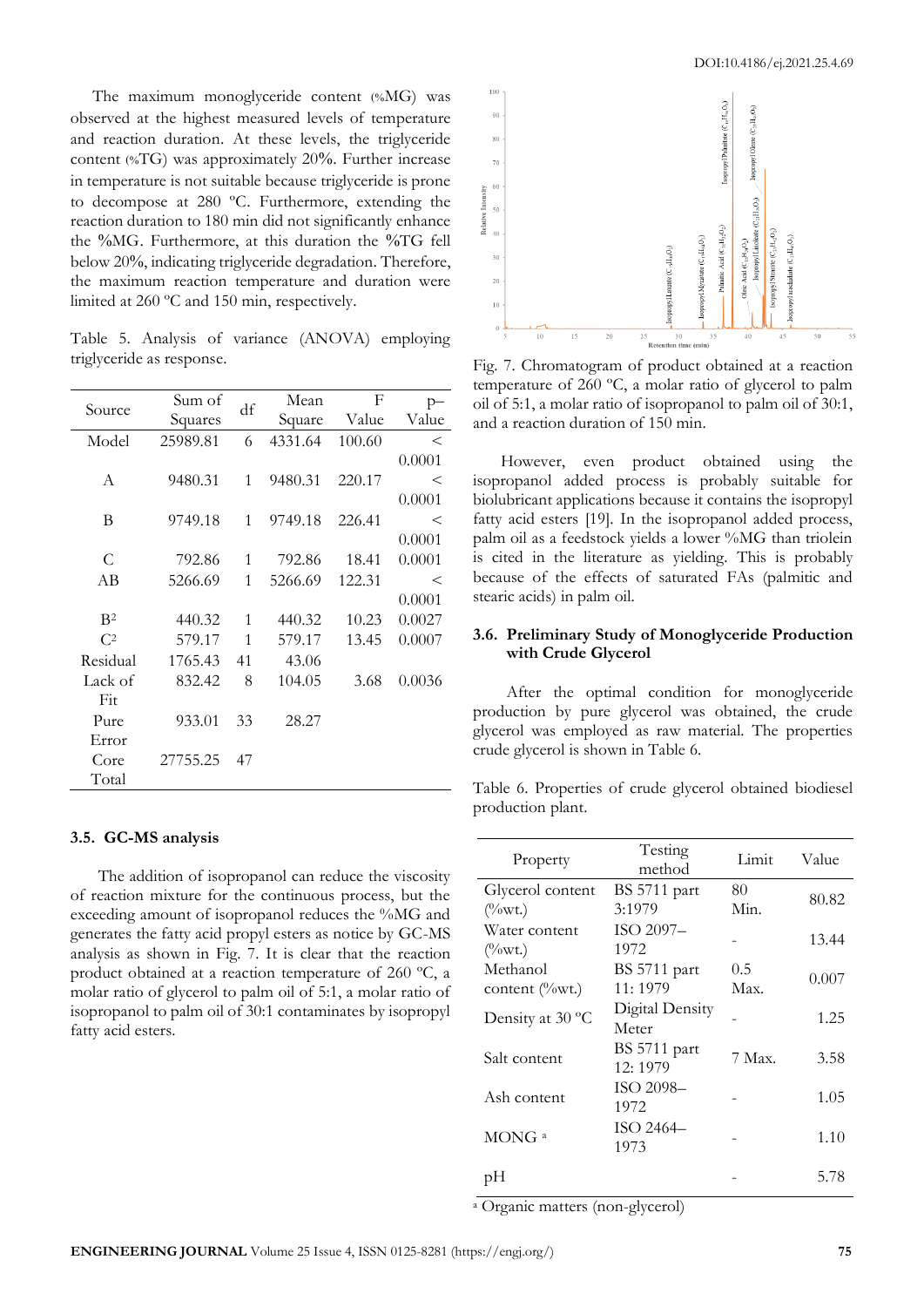The crude glycerol has the water content of 13.44 %wt. and the glycerol content of 80.82 %wt. Thus, the lower %MG in the product could be expected. Furthermore, the crude glycerol contaminates with 0.007%wt. of methanol. The formation of methyl ester could occur because the reaction temperature is higher than critical temperature of methanol. The density of crude glycerol is slightly higher than that of 99% pure glycerol (1.26 g/cm<sup>3</sup> ). In Bangchak Biofuel Co., Ltd., the salts in crude glycerol becomes from the alkaline catalyst and neutralization acid which are KOH and H3PO4, respectively. After complete combustion, the ash could be used as the fertilizer because it consists of  $K_2PO_3$ . The monoglyceride non-glycerol (MONG) is calculated from 100 subtract by the summation of glycerol, water, methanol, salt, and ash contents. The reaction product obtained from crude glycerol is revealed in Fig. 7.



Fig. 7. The reaction products obtained at a reaction temperature of 260 ºC, a molar ratio of glycerol to palm oil of 5:1, a molar ratio of isopropanol to palm oil of 30:1, and a reaction duration of 150 min (A) product obtained from the complete reaction, and (B) product after isopropanol was evaporated.

At reaction temperature of 260 ºC, molar ratio between palm oil to glycerol of 1:5, and reaction time of 150 min, the %MG obtained from pure glycerol was 53.03% while the %MG of 46.58% was observed when using crude glycerol as reactant. The product was contaminated by 0.5%wt. of fatty acid methyl esters. The effects of water in crude glycerol would be investigated in the further study.

# **4. Conclusion**

Isopropanol has been shown as an effective solvent for the glycerolysis of palm oil. The isopropanol addition and reactor loading are the parameters that affecting to glycerol conversion. The optimal conditions were set as 260 ºC in 150 minutes and 60 % reactor loading, giving the highest monoglyceride yield (37.4%). The molar ratio of glycerol to palm oil to isopropanol is 5:1:15, respectively. Furthermore, the IPA-added process generated <10% FA propyl esters when conducted at optimal temperature and duration (260 °C and 150 min). Temperature and reaction duration show significant effects on monoglyceride content (%MG) and triglyceride content (%TG), while the ratio of isopropanol (IPA) to palm oil shows the weakest influence on %MG and %TG. Monoglyceride yield is approximately 15% higher in the solvent-free process than in the IPA-added process. Furthermore, the IPA-added process generated < 10% FA propyl esters when conducted at optimal temperature and duration (260 °C and 150 min).

# **Acknowledgement**

The authors would like to acknowledge all supports from Chulalongkorn University, Faculty of Science, Department of Chemical Technology, Office of Academic Affairs, Chulalongkorn University, and PETROMAT for financial support.

# **References**

- [1] M. R. Monteiro, C. L. Kugelmeier, R. S. Pinheiro, M. O. Batalha, and A. D. S. César, "Glycerol from biodiesel production: Technological paths for sustainability," *Renewable and Sustainable Energy Reviews*, vol. 88, pp. 109-122, 2018.
- [2] Y. Zheng, X. Chen, and Y. Shen, "Commodity chemicals derived from glycerol, an important biorefinery feedstock," *Chemical Reviews*, vol. 108, 2008.
- [3] Q. Liu, T. Yan, Z. Jiang, and T. Fang, "Sustainable utilization of crude glycerol from biodiesel production: Catalyst free monoacyglycerols production," *Journal of Chemical Technology & Biotechnology*, vol. 92, pp. 1801-1808, 2017.
- [4] A. W. Go, S. Sutanto, S. Ismadji, and Y.-H. Ju, "Catalyst free production of partial glycerides: Acetone as solvent," *RSC Advances*, vol. 5, pp. 30833- 30840, 2015.
- [5] A. K. Singh and M. Mukhopadhyay, "Lipasecatalyzed glycerolysis of olive oil in organic solvent medium: Optimization using response surface methodology," *Korean Journal of Chemical Engineering*, vol. 33, pp. 1247-1254, 2016.
- [6] H. P. Tai and G. Brunner, "Mono- and diacylglycerol synthesis in  $CO<sub>2</sub>$ -expanded acetone," *The Journal of Supercritical Fluids*, vol. 59, pp. 87-91, 2011.
- [7] H. Luo et al., "Monoacylglycerol synthesis by glycerolysis of soybean oil using alkaline ionic liquid," *Industrial & Engineering Chemistry Research*, vol. 54, pp. 4923-4928, 2015.
- [8] H. R. Ong, M. M. R. Khan, R. Ramli, R. M. Yunus, and M. W. Rahman, "Glycerolysis of palm oil using copper oxide nanoparticles combined with homogeneous base catalyst," *New Journal of Chemistry*, vol. 40, pp. 8704-8709, 2016.
- [9] C. A. Ferretti, A. Soldano, C. R. Apesteguía, and J. I. Di Cosimo, "Monoglyceride synthesis by glycerolysis of methyl oleate on solid acid–base catalysts,"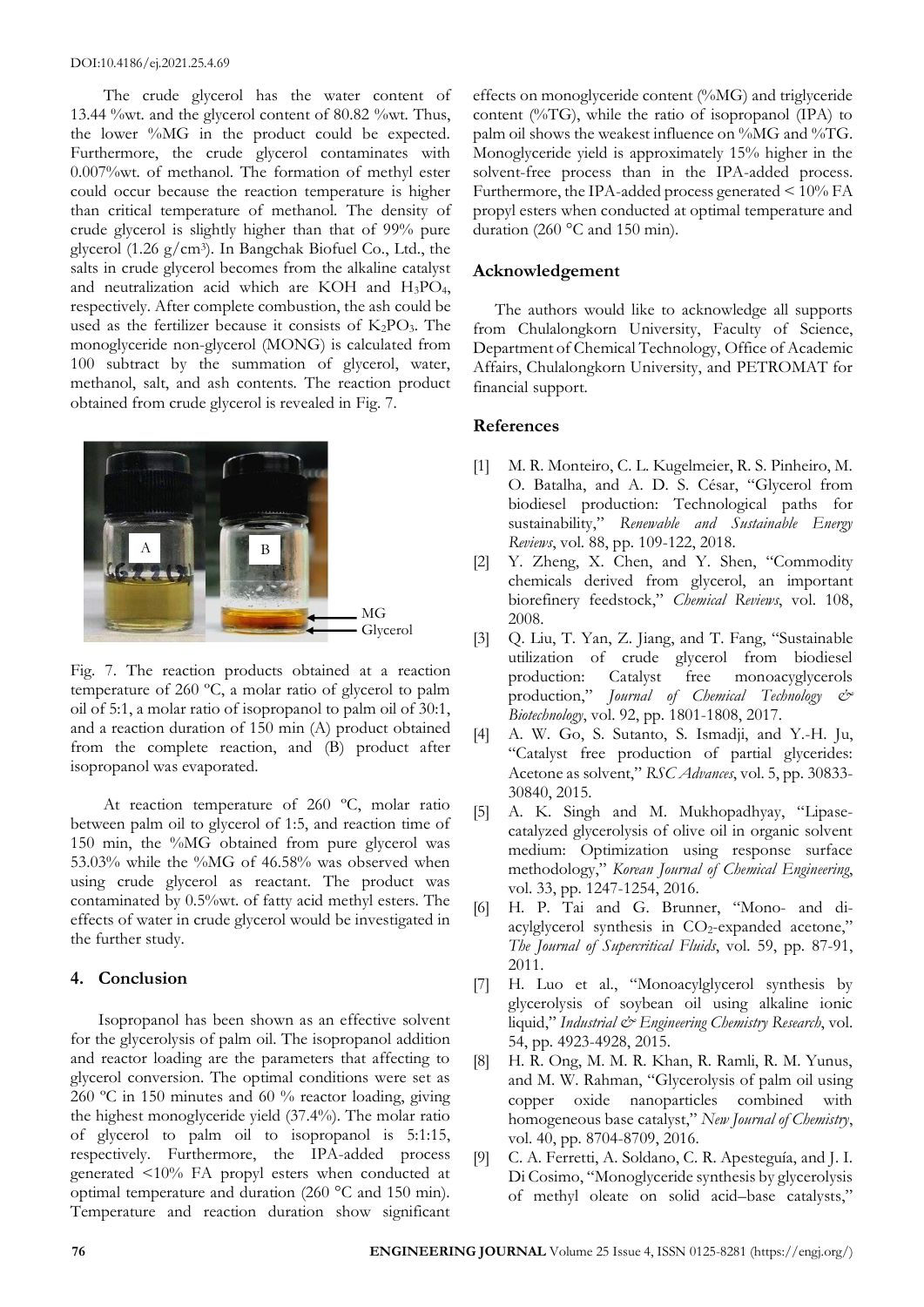*Chemical Engineering Journal*, vol. 161, pp. 346-354, 2010.

- [10] P. H. L. Moquin, F. Temelli, H. Sovová, and M. D. A. Saldaña, "Kinetic modeling of glycerolysis– hydrolysis of canola oil in supercritical carbon dioxide media using equilibrium data," *The Journal of Supercritical Fluids*, vol. 37, pp. 417-424, 2006.
- [11] F. Qin, B. Nohair, W. Shen, H. Xu, and S. Kaliaguine, "Promotional effects of CeO<sub>2</sub> on stability and activity of CaO for the glycerolysis of triglycerides, *Catalysis Letters*, vol. 146, pp. 1273-1282, 2016.
- [12] W. Sakdasri, R. Sawangkeaw, and S. Ngamprasertsith, "An entirely renewable biofuel production from used palm oil with supercritical ethanol at low molar ratio," *Brazilian Journal of Chemical Engineering*, vol. 34, pp. 1023-1034, 2017.
- [13] W. Sakdasri, R. Sawangkeaw, and S. Ngamprasertsith, "Response surface methodology for the optimization of biofuel production at a low molar ratio of supercritical methanol to used palm olein oil," *Asia-Pacific Journal of Chemical Engineering*, vol. 11, pp. 539-548, 2016.
- [14] P. H. L. Moquin, F. Temelli, H. Sovová, and M. D. A. Saldaña, "Kinetic modeling of glycerolysis–

hydrolysis of canola oil in supercritical carbon dioxide media using equilibrium data," *The Journal of Supercritical Fluids*, vol. 37, pp. 417-424, 2006.

- [15] S. Ngamprasertsith, C. E. Laetoheem, and R. Sawangkeaw, "Continuous production of biodiesel in supercritical ethanol: A comparative study between refined and used palm olein oils as feedstocks," *Jorunal of Brazilian Chemical Society*, vol. 25, pp. 1746-1753, 2014.
- [16] L. Qadariyah et al., "Degradation of glycerol using hydrothermal process," *Bioresource Technology*, vol. 102, pp. 9267-9271, 2011.
- [17] O. Farobie, Z. Y. M. Leow, T. Samanmulya, and Y. Matsumura, "New insights in biodiesel production using supercritical 1-propanol," *Energy Conversion and Management*, vol. 124, pp. 212-218, 2016.
- [18] D. Montgomery, *Design and Analysis of Experiments*, 7th ed. New York, USA: John Wiley and Sons, 2010.
- [19] L. A. Quinchia, M. A. Delgado, C. Valencia, J. M. Franco, and C. Gallegos, "Natural and synthetic antioxidant additives for improving the performance of new biolubricant formulations," *Journal of Agricultural and Food Chemistry*, vol. 59, pp. 12917- 12924, 2011.